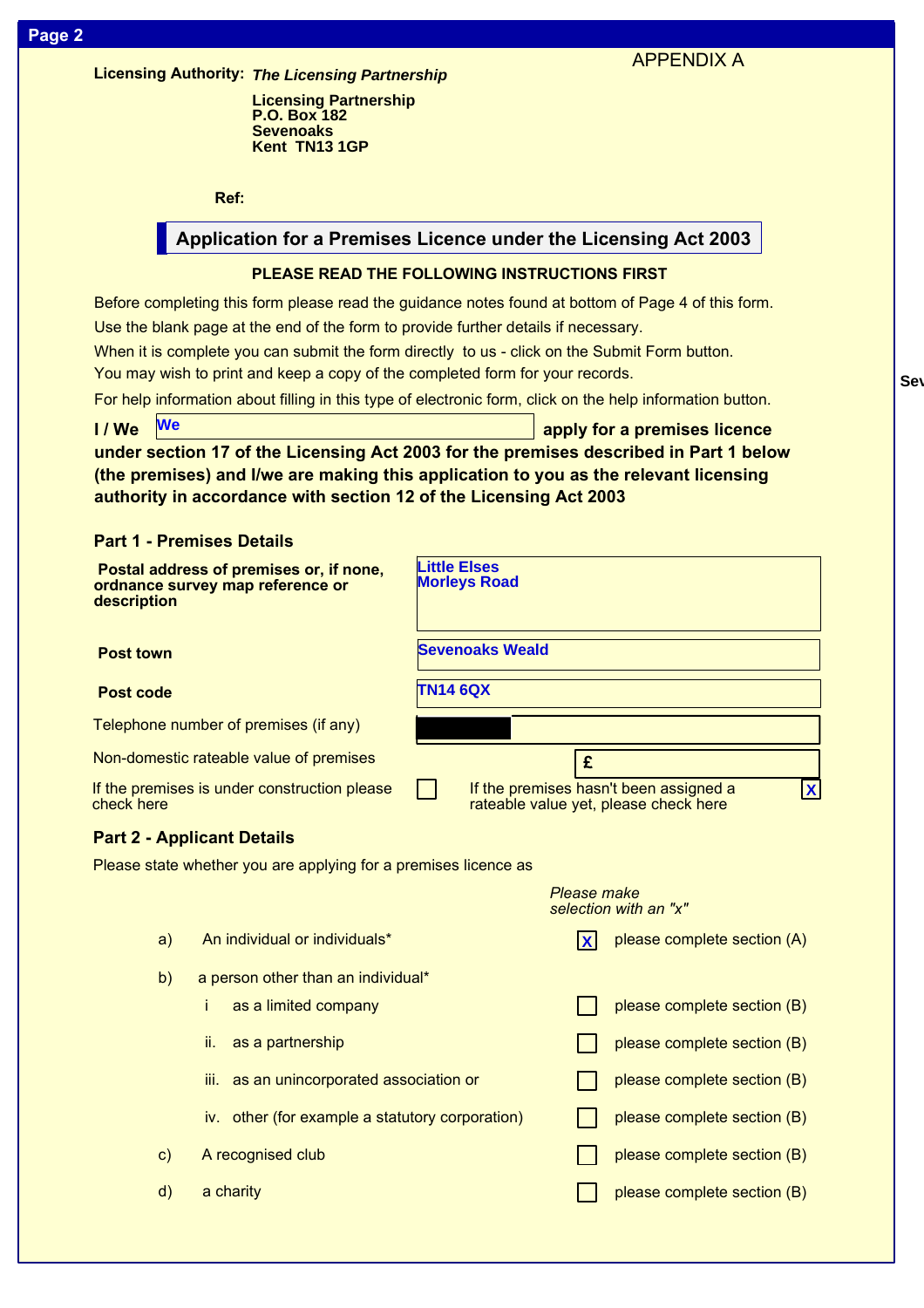| e) | the proprietor of an educational establishment                                                                           | please complete section (B) |
|----|--------------------------------------------------------------------------------------------------------------------------|-----------------------------|
| f) | a health service body                                                                                                    | please complete section (B) |
| g) | a person who is registered under Part 2 of the<br>Care Standards Act 2000 (c14) in respect of an<br>independent hospital | please complete section (B) |
| h) | the chief officer of police of a police force in<br><b>England and Wales</b>                                             | please complete section (B) |

\* If you are applying as a person described in (a) or (b) please confirm:

- $\blacksquare$ I am carrying on or proposing to carry on a business which involves the use of the premises for licensable activities; or
- $\blacksquare$  I am making the application pursuant to a:
	- statutory function or
	- a function discharged by virtue of Her Majesty's prerogative

*Please make selection with an "x"*

**X**

### **(A) INDIVIDUAL APPLICANTS** (fill in as applicable)

| <b>Title</b><br>Mr                                                         |                      |
|----------------------------------------------------------------------------|----------------------|
|                                                                            |                      |
| <b>Surname</b>                                                             | <b>First names</b>   |
| King                                                                       | <b>Scott Michael</b> |
| <b>Yes</b><br>Are you 18 years<br>$ \mathbf{X} $<br>or older?<br><b>No</b> | <b>Date of Birth</b> |
| <b>Nationality</b>                                                         |                      |
|                                                                            |                      |
| <b>Current postal</b><br>address<br>if different from<br>premises address  |                      |
|                                                                            |                      |
| <b>Post Town</b>                                                           | <b>Postcode</b>      |
| Daytime contact telephone number                                           |                      |
| <b>Email address</b><br>(optional)                                         |                      |
|                                                                            |                      |

## **Page 3**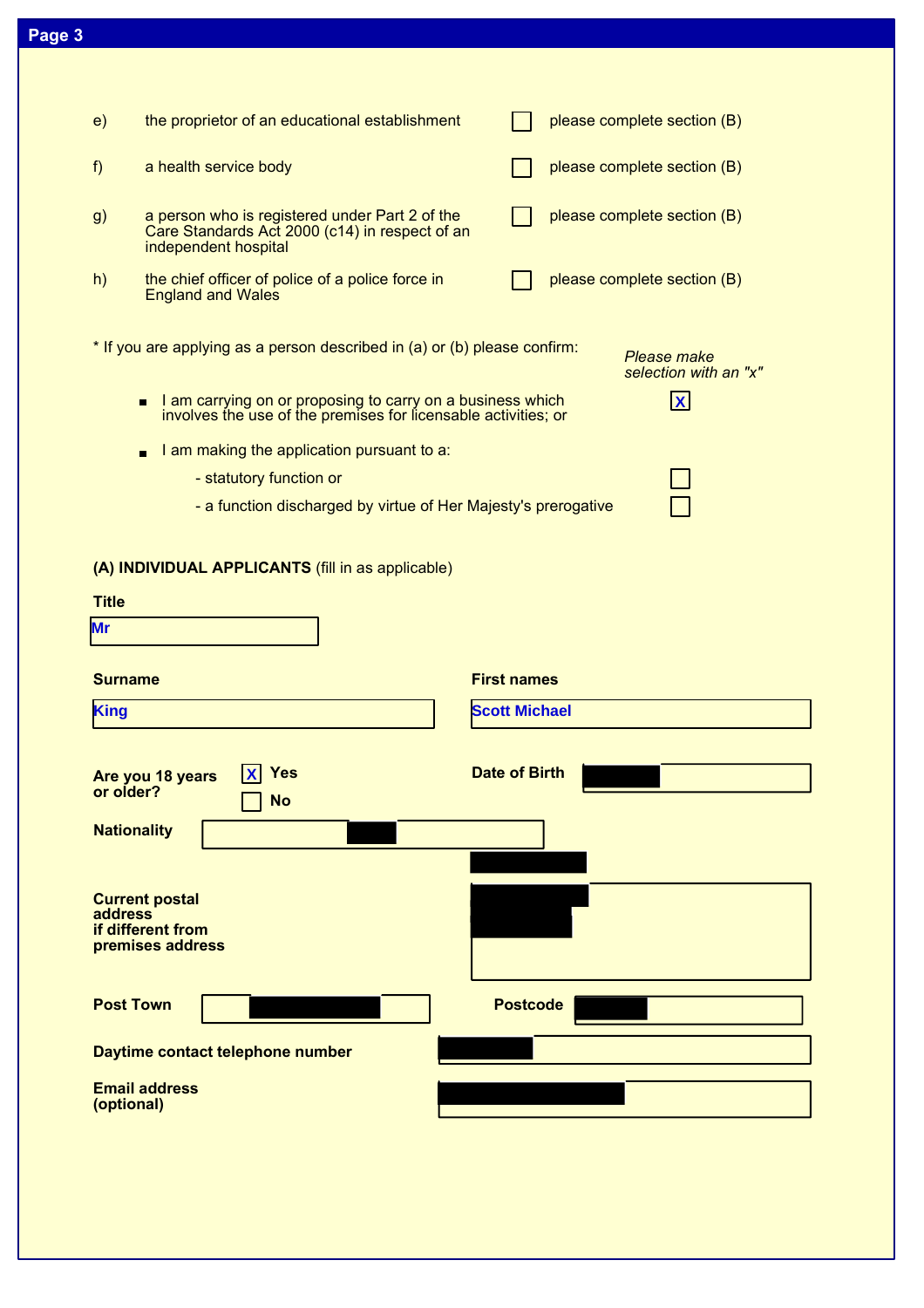#### **SECOND INDIVIDUAL APPLICANT** (IF APPLICABLE)

| <b>Title</b>                                                                     |                    |
|----------------------------------------------------------------------------------|--------------------|
| <b>Mrs</b>                                                                       |                    |
| <b>Surname</b>                                                                   | <b>First names</b> |
| King                                                                             | <b>Laura Anne</b>  |
| <b>Date of Birth</b><br>(you must be 18<br>years old or over)                    |                    |
| <b>Nationality</b>                                                               |                    |
| <b>Current postal</b><br><b>address</b><br>if different from<br>premises address |                    |
|                                                                                  | <b>Postcode</b>    |
| <b>Post Town</b>                                                                 |                    |
| Daytime contact telephone number                                                 |                    |
| <b>Email address</b><br>(optional)                                               |                    |

**(B) OTHER APPLICANTS** *You do not have to fill in this section.*

**Please provide name and registered address of applicant in full. Where appropriate please give any registered number. In case of a partnership or other joint nature (other than a body corporate), please give the name and address of each party concerned.**

Name

**Address** 

Registered number (where applicable)

Description of applicant (for example, partnership, company, unincorporated association etc.)

Telephone number (if any)

E-mail address (optional)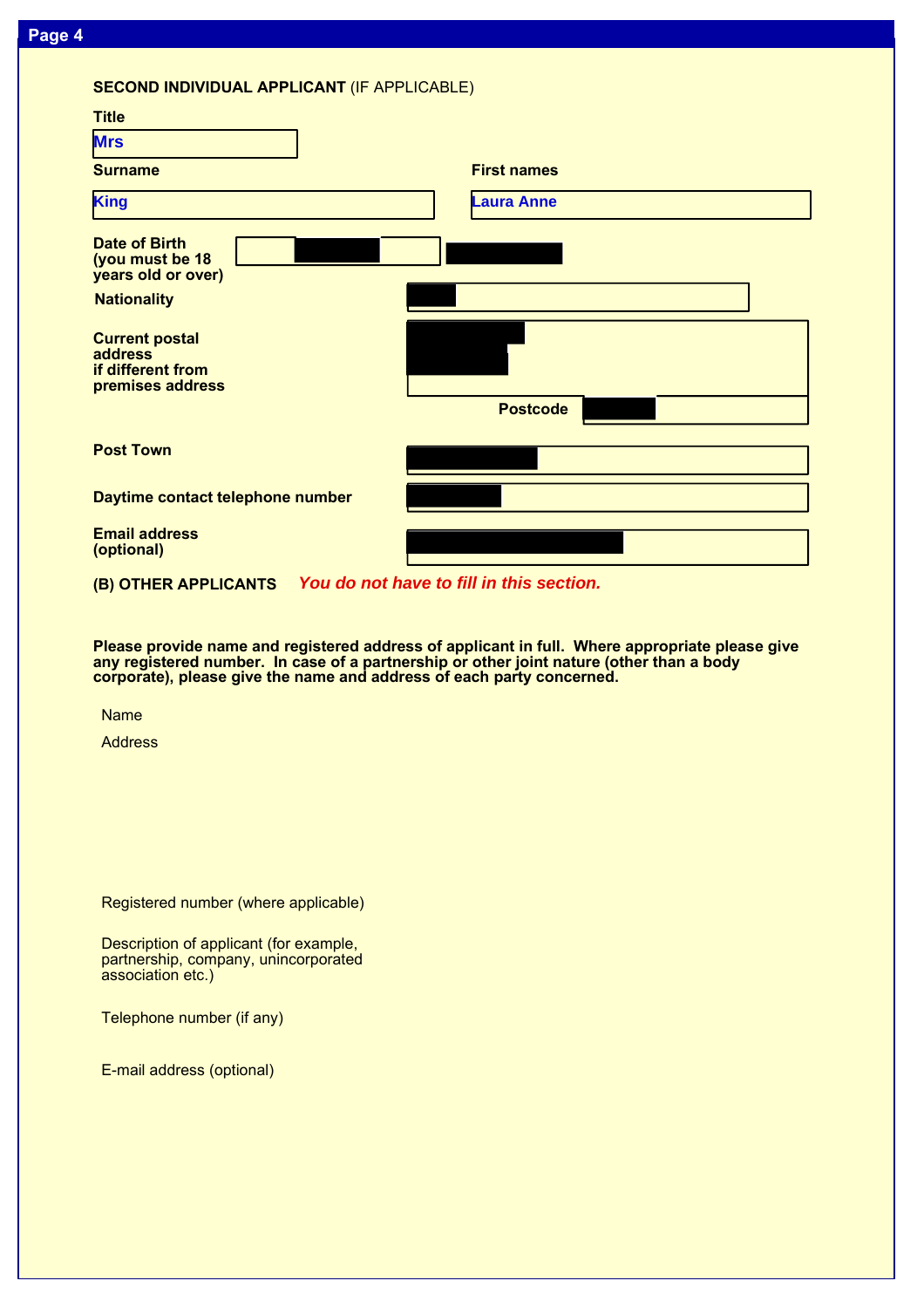### **Part 3 - Operating Schedule**

When do you want the premises licence to start?

| 11/02/2022 |
|------------|
|------------|

If you wish the licence to be valid only for a limited period, when do you want it to end?

If 5,000 or more people attend the premises at any one time, please state the number expected to attend

### **General description of premises (please read guidance note 1)**

**The premises comprises a 10 acre field and is bordered by a 2.5 acre ash plantation/woodland along the eastern side. The closest neighbours are at Elses Farm, which lies to the north. The main entrance to the premises is from Morleys Road.**

**Any events held on the field or in the woodland would be 'pop-up' events as the premises is largely unused the rest of the time. There will only be alcohol at the events held on the site, and**

**this would be consumed as part of the general event.**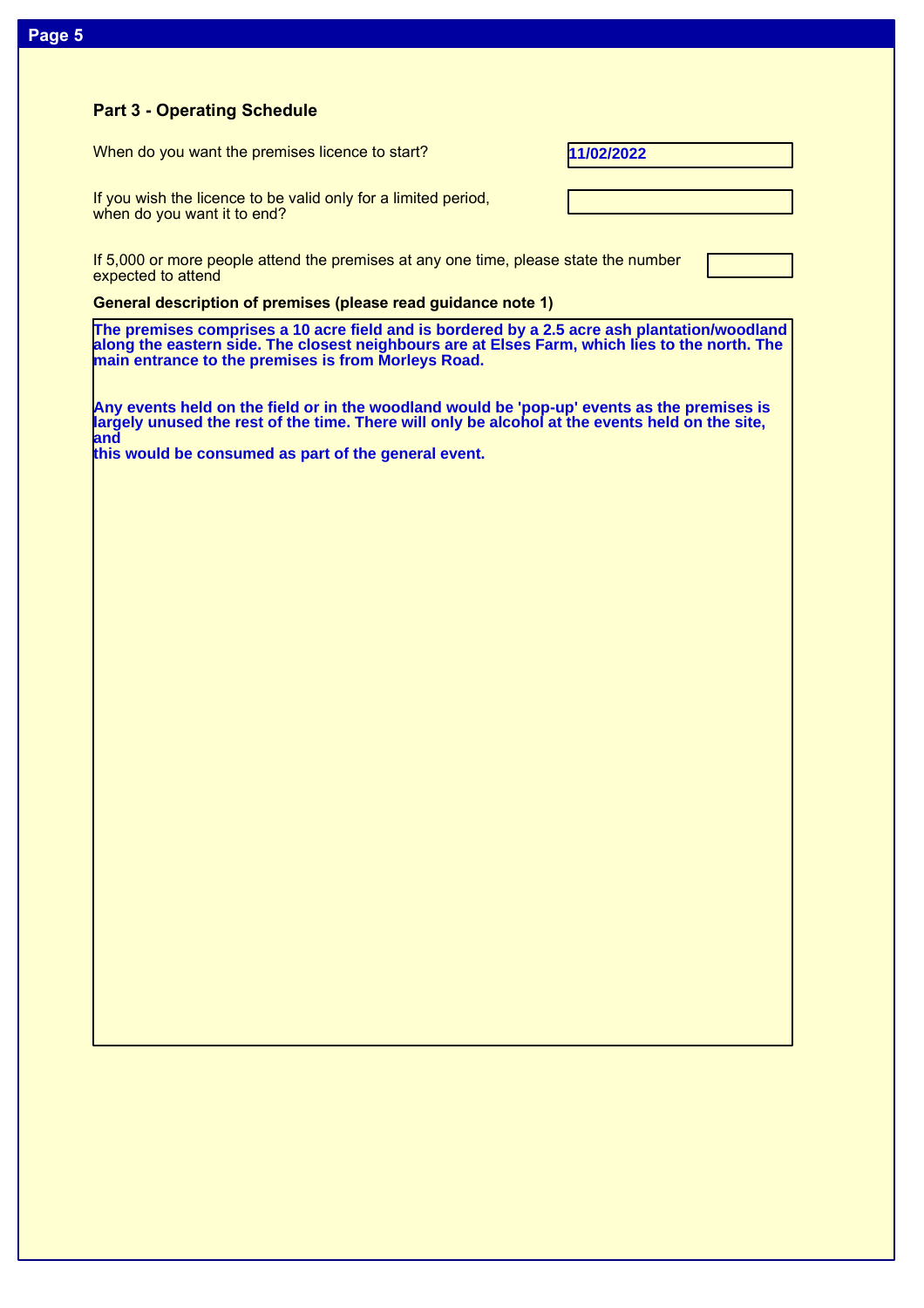## **Page 6**

What licensable activities do you intend to carry on from the premises? (Please see sections 1 and 14 of the Licensing Act 2003 and Schedule 1 and 2 to the Licensing Act 2003)

|              | Provision of regulated entertainment (please read guidance note 2)                                                 | Please check all<br>relevant boxes |
|--------------|--------------------------------------------------------------------------------------------------------------------|------------------------------------|
| a)           | plays (if ticking yes, fill in box A)                                                                              |                                    |
| b)           | films (if ticking yes, fill in box B)                                                                              | $\mathbf{X}$                       |
| $\mathbf{C}$ | indoor sporting events (if ticking yes, fill in box C)                                                             |                                    |
| $\mathsf{d}$ | boxing or wrestling entertainment (if ticking yes, fill in box D)                                                  |                                    |
| e)           | live music (if ticking yes, fill in box E)                                                                         | $\mathbf{X}$                       |
| f            | recorded music (if ticking yes, fill in box F)                                                                     |                                    |
| g)           | performances of dance (if ticking yes, fill in box G)                                                              |                                    |
| h)           | anything of a similar description to that falling within (e), (f) or $(g)$<br>$(if$ ticking yes, fill in box $H$ ) | $\mathbf{X}$                       |
|              | Provision of late night refreshment (if ticking yes, fill in box L)                                                |                                    |
|              | <b>Supply of alcohol</b> (if ticking yes, fill in box M)                                                           | X                                  |
|              | In all cases complete boxes N, O and P                                                                             |                                    |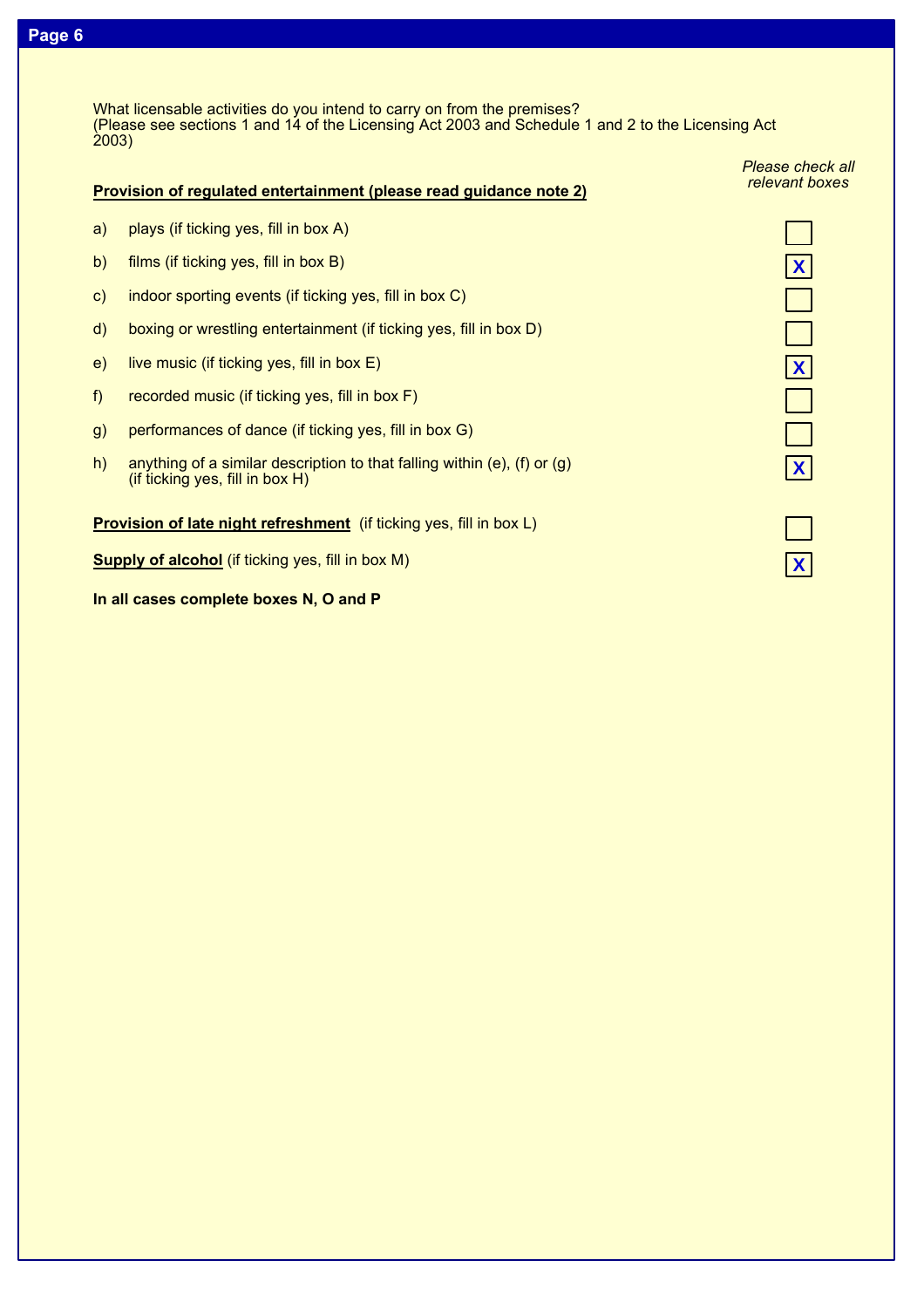# **A**

| <b>Plays</b><br>Standard days and timings<br>(please read guidance note 7)   |              |               | Will the performance of a play take place indoors                                                                                                                                                     | <b>Indoors</b>  |  |  |
|------------------------------------------------------------------------------|--------------|---------------|-------------------------------------------------------------------------------------------------------------------------------------------------------------------------------------------------------|-----------------|--|--|
|                                                                              |              |               | or outdoors<br>or both - please make selection with an "x"                                                                                                                                            | <b>Outdoors</b> |  |  |
| Day                                                                          | <b>Start</b> | <b>Finish</b> | (please read guidance note 3).                                                                                                                                                                        | <b>Both</b>     |  |  |
| Please give further details here (please read guidance note 4)<br><b>Mon</b> |              |               |                                                                                                                                                                                                       |                 |  |  |
| <b>Tue</b>                                                                   |              |               |                                                                                                                                                                                                       |                 |  |  |
| Wed                                                                          |              |               | State any seasonal variations for performing plays (please read guidance note 5)                                                                                                                      |                 |  |  |
| <b>Thur</b>                                                                  |              |               |                                                                                                                                                                                                       |                 |  |  |
| Fri                                                                          |              |               | Non standard timings. Where you intend to use the premises for the performance<br>of plays at different times to those listed in the column on the left, please list<br>(please read guidance note 6) |                 |  |  |
| Sat                                                                          |              |               |                                                                                                                                                                                                       |                 |  |  |
| Sun                                                                          |              |               |                                                                                                                                                                                                       |                 |  |  |

# **B**

| <b>Films</b>                                               |              |               | Will the exhibition of films take place indoors or                                                               | <b>Indoors</b>  |              |  |  |
|------------------------------------------------------------|--------------|---------------|------------------------------------------------------------------------------------------------------------------|-----------------|--------------|--|--|
| Standard days and timings<br>(please read guidance note 7) |              |               | outdoors<br>or both - please make selection with an "x"                                                          | <b>Outdoors</b> | $\mathbf{x}$ |  |  |
| Day                                                        | <b>Start</b> | <b>Finish</b> | (please read guidance note 3).                                                                                   | <b>Both</b>     |              |  |  |
| <b>Mon</b>                                                 | 15:00        | 22:00         | Please give further details here (please read guidance note 4)                                                   |                 |              |  |  |
|                                                            |              |               | The activity would consist of a pop-up outdoor                                                                   |                 |              |  |  |
|                                                            | 15:00        | 22:00         | cinema, organised by an external company and<br>adhering to the premises standards. This would be for            |                 |              |  |  |
| Tue                                                        |              |               | the local community/town of Sevenoaks to enjoy and<br>open to all.                                               |                 |              |  |  |
|                                                            | 15:00        | 22:00         | State any seasonal variations for the exhibition of films (please read guidance note 5)                          |                 |              |  |  |
| Wed                                                        |              |               |                                                                                                                  |                 |              |  |  |
|                                                            | 15:00        | 22:00         |                                                                                                                  |                 |              |  |  |
| <b>Thur</b>                                                |              |               |                                                                                                                  |                 |              |  |  |
|                                                            | 15:00        | 23:00         | Non standard timings. Where you intend to use the premises for the exhibition of                                 |                 |              |  |  |
| Fri                                                        |              |               | films at different times to those listed in the column on the left, please list (please<br>read guidance note 6) |                 |              |  |  |
|                                                            | 15:00        | 23:00         |                                                                                                                  |                 |              |  |  |
| Sat                                                        |              |               |                                                                                                                  |                 |              |  |  |
| <b>Sun</b>                                                 | 15:00        | 21:00         |                                                                                                                  |                 |              |  |  |
|                                                            |              |               |                                                                                                                  |                 |              |  |  |
|                                                            |              |               |                                                                                                                  |                 |              |  |  |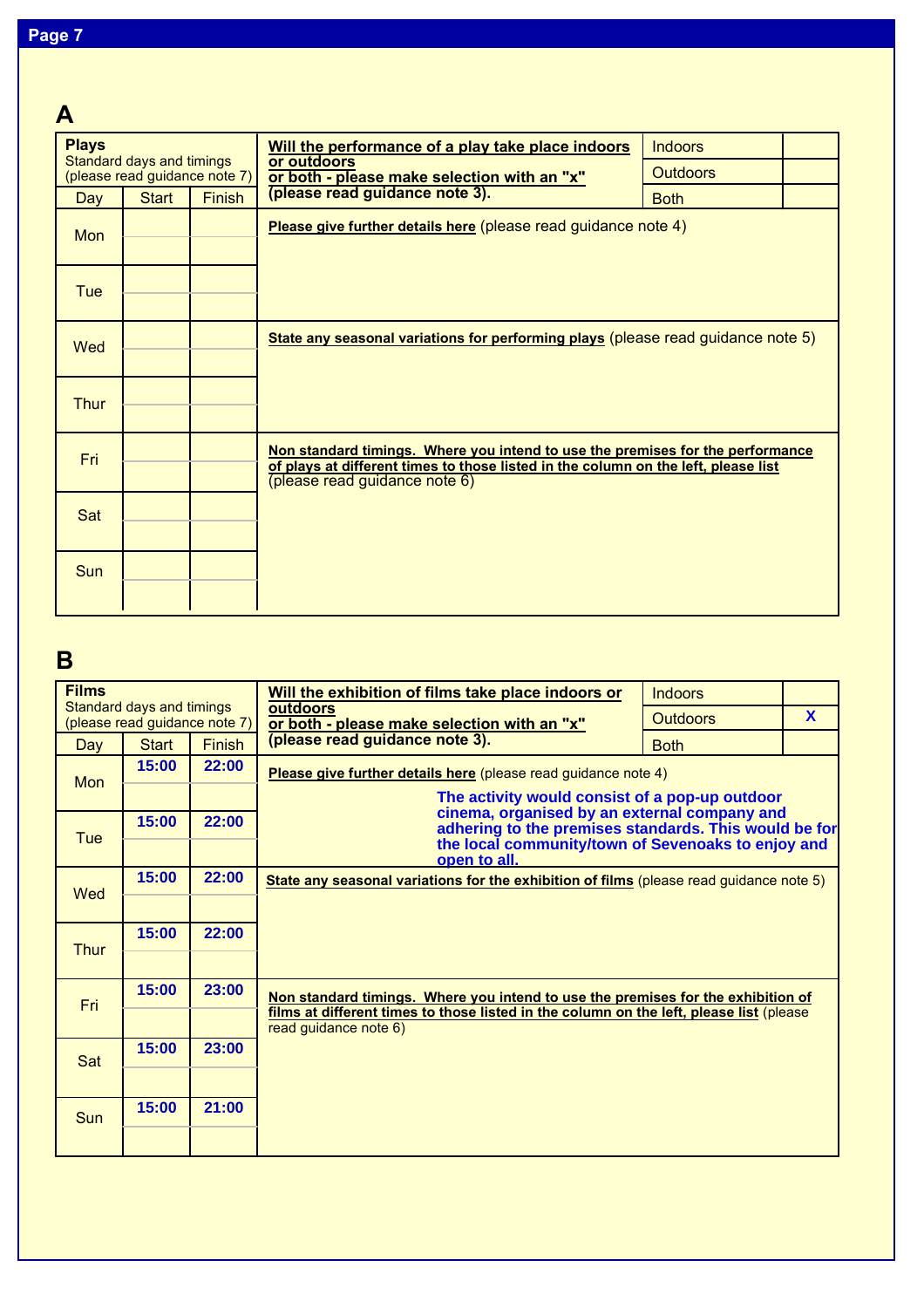## **E**

| Live music<br>Standard days and timings |              |        | Will the performance of live music take place                                                                            | <b>Indoors</b>  |          |  |  |
|-----------------------------------------|--------------|--------|--------------------------------------------------------------------------------------------------------------------------|-----------------|----------|--|--|
| (please read guidance note 7)           |              |        | indoors or outdoors<br>or both - please make selection with an "x"                                                       | <b>Outdoors</b> | <b>X</b> |  |  |
| Day                                     | <b>Start</b> | Finish | (please read guidance note 3).                                                                                           | <b>Both</b>     |          |  |  |
| <b>Mon</b>                              | 09:00        | 22:00  | Please give further details here (please read guidance note 4)                                                           |                 |          |  |  |
|                                         |              |        | Any live music events will be family-friendly and                                                                        |                 |          |  |  |
| Tue                                     | 09:00        | 22:00  | conscious of the setting. No large music festivals or<br>undesirable live music will be permitted. Where music           |                 |          |  |  |
|                                         |              |        | will be amplified, there will be strict cut off times.<br>Unamplified music might also be used.                          |                 |          |  |  |
|                                         | 09:00        | 22:00  | State any seasonal variations for performance of live music (please read guidance                                        |                 |          |  |  |
| Wed                                     |              |        | note 5)                                                                                                                  |                 |          |  |  |
|                                         | 09:00        | 22:00  |                                                                                                                          |                 |          |  |  |
| <b>Thur</b>                             |              |        |                                                                                                                          |                 |          |  |  |
|                                         | 09:00        | 23:00  | Non standard timings. Where you intend to use the premises for the performance                                           |                 |          |  |  |
| Fri                                     |              |        | of live music at different times to those listed in the column on the left, please list<br>(please read guidance note 6) |                 |          |  |  |
|                                         | 09:00        | 23:00  |                                                                                                                          |                 |          |  |  |
| Sat                                     |              |        |                                                                                                                          |                 |          |  |  |
|                                         | 09:00        | 21:00  |                                                                                                                          |                 |          |  |  |
| <b>Sun</b>                              |              |        |                                                                                                                          |                 |          |  |  |
|                                         |              |        |                                                                                                                          |                 |          |  |  |

# **F**

| <b>Recorded music</b>                                      |              |               | Will the playing of recorded music take place                                                                                                                                                                            | <b>Indoors</b>  |  |  |
|------------------------------------------------------------|--------------|---------------|--------------------------------------------------------------------------------------------------------------------------------------------------------------------------------------------------------------------------|-----------------|--|--|
| Standard days and timings<br>(please read guidance note 7) |              |               | indoors or outdoors<br>or both - please make selection with an "x"                                                                                                                                                       | <b>Outdoors</b> |  |  |
| Day                                                        | <b>Start</b> | <b>Finish</b> | (please read guidance note 3).                                                                                                                                                                                           | <b>Both</b>     |  |  |
| <b>Mon</b>                                                 |              |               | Please give further details here (please read guidance note 4)                                                                                                                                                           |                 |  |  |
| Tue                                                        |              |               |                                                                                                                                                                                                                          |                 |  |  |
| Wed                                                        |              |               | State any seasonal variations for playing recorded music (please read guidance note 5)                                                                                                                                   |                 |  |  |
| <b>Thur</b>                                                |              |               |                                                                                                                                                                                                                          |                 |  |  |
| Fri                                                        |              |               | Non standard timings. Where you intend to use the premises for the playing of<br>recorded music entertainment at different times to those listed in the column on the<br>left, please list (please read guidance note 6) |                 |  |  |
| Sat                                                        |              |               |                                                                                                                                                                                                                          |                 |  |  |
| Sun                                                        |              |               |                                                                                                                                                                                                                          |                 |  |  |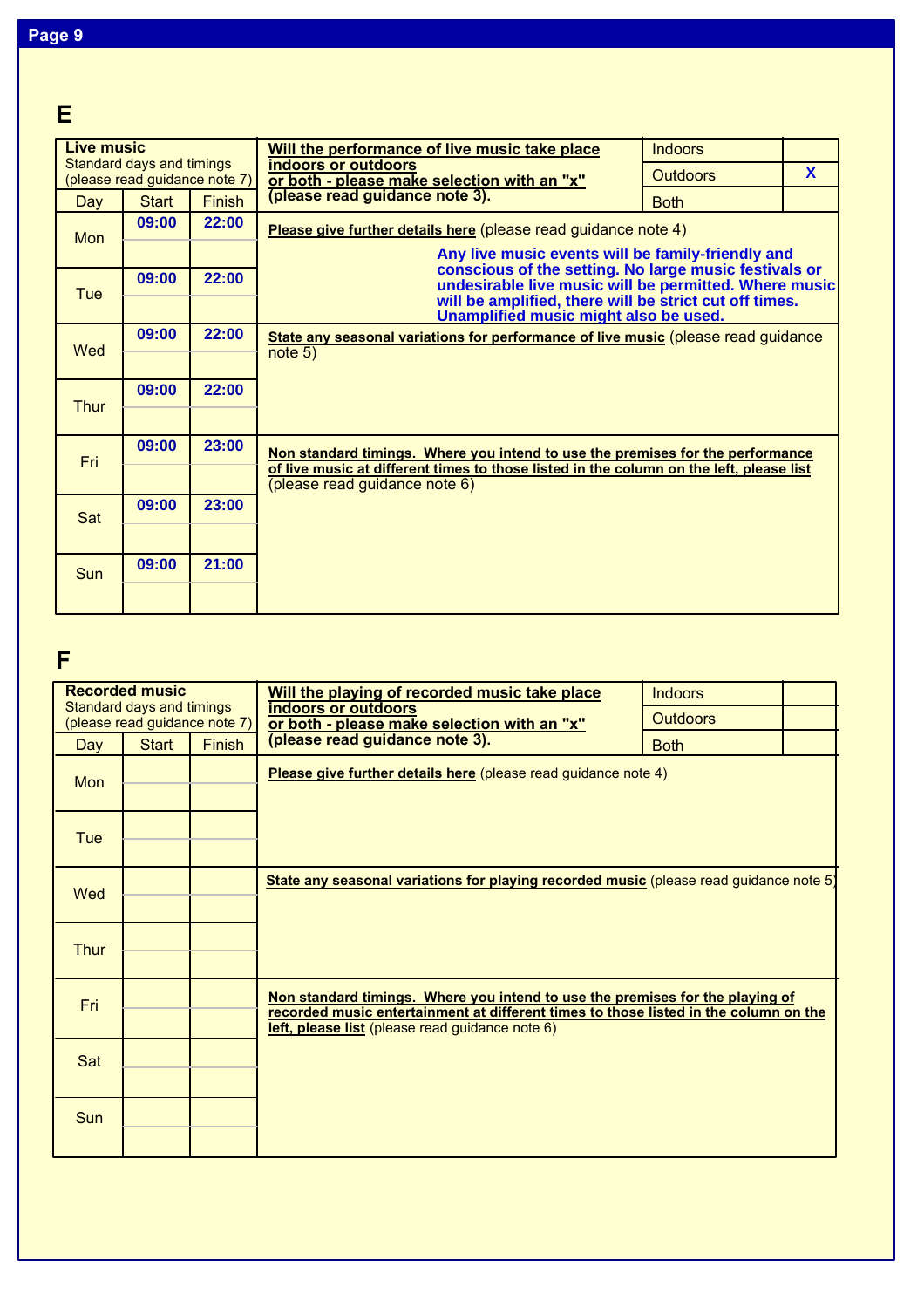## **Page 10**

| G           |                                                                                                                                                                                                                                                |               |                                                                                                                                                                                                                     |                 |                    |  |  |  |
|-------------|------------------------------------------------------------------------------------------------------------------------------------------------------------------------------------------------------------------------------------------------|---------------|---------------------------------------------------------------------------------------------------------------------------------------------------------------------------------------------------------------------|-----------------|--------------------|--|--|--|
|             | <b>Performance of dance</b><br>Standard days and timings                                                                                                                                                                                       |               | Will the performance of dance take place indoors                                                                                                                                                                    | <b>Indoors</b>  |                    |  |  |  |
|             | (please read guidance note 7)                                                                                                                                                                                                                  |               | or outdoors<br>or both - please make selection with an "x"                                                                                                                                                          | <b>Outdoors</b> |                    |  |  |  |
| Day         | <b>Start</b>                                                                                                                                                                                                                                   | <b>Finish</b> | (please read guidance note 3).                                                                                                                                                                                      | <b>Both</b>     |                    |  |  |  |
| Mon         |                                                                                                                                                                                                                                                |               | Please give further details here (please read guidance note 4)                                                                                                                                                      |                 |                    |  |  |  |
| <b>Tue</b>  |                                                                                                                                                                                                                                                |               |                                                                                                                                                                                                                     |                 |                    |  |  |  |
| Wed         |                                                                                                                                                                                                                                                |               | <b>State any seasonal variations for the performance of dance (please read guidance)</b><br>note 5)                                                                                                                 |                 |                    |  |  |  |
| <b>Thur</b> |                                                                                                                                                                                                                                                |               |                                                                                                                                                                                                                     |                 |                    |  |  |  |
| Fri         |                                                                                                                                                                                                                                                |               | Non standard timings. Where you intend to use the premises for the performance<br>of dance entertainment at different times to those listed in the column on the left,<br>please list (please read guidance note 6) |                 |                    |  |  |  |
| Sat         |                                                                                                                                                                                                                                                |               |                                                                                                                                                                                                                     |                 |                    |  |  |  |
| Sun         |                                                                                                                                                                                                                                                |               |                                                                                                                                                                                                                     |                 |                    |  |  |  |
| н           |                                                                                                                                                                                                                                                |               |                                                                                                                                                                                                                     |                 |                    |  |  |  |
|             | <b>Anything of a similar</b>                                                                                                                                                                                                                   |               | Please give a description of the type of entertainment you will be providing                                                                                                                                        |                 |                    |  |  |  |
| 7)          | description to that falling<br>Food festivals including various different stalls from<br>within $(e)$ , $(f)$ or $(g)$<br>local businesses. Marquee based weddings. Live<br>Standard days and timings<br>comedy.<br>(please read guidance note |               |                                                                                                                                                                                                                     |                 |                    |  |  |  |
|             |                                                                                                                                                                                                                                                |               | Will the entertainment take place indoors or                                                                                                                                                                        | <b>Indoors</b>  |                    |  |  |  |
| Day         | <b>Start</b>                                                                                                                                                                                                                                   | <b>Finish</b> | outdoors or both - please make selection with an "x"<br>(please read guidance note 3).                                                                                                                              | <b>Outdoors</b> | $\pmb{\mathsf{X}}$ |  |  |  |
| Mon         | 09:00                                                                                                                                                                                                                                          | 22:00         |                                                                                                                                                                                                                     | <b>Both</b>     |                    |  |  |  |
|             |                                                                                                                                                                                                                                                |               |                                                                                                                                                                                                                     |                 |                    |  |  |  |
| <b>Tue</b>  | 09:00                                                                                                                                                                                                                                          | 22:00         | Please give further details here (please read guidance note 4)                                                                                                                                                      |                 |                    |  |  |  |
|             |                                                                                                                                                                                                                                                |               | Food festivals may include some live music,                                                                                                                                                                         |                 |                    |  |  |  |
|             | 09:00                                                                                                                                                                                                                                          | 22:00         | amplified and/or unamplified to suit the event.<br>Weddings would be pop-up and would need to                                                                                                                       |                 |                    |  |  |  |
| Wed         |                                                                                                                                                                                                                                                |               | adhere to the premises guidelines in terms of noise<br>control. Live comedy would use microphones.                                                                                                                  |                 |                    |  |  |  |
| <b>Thur</b> | 09:00                                                                                                                                                                                                                                          | 22:00         | State any seasonal variations for entertainment of a similar description to that falling<br>within (e), (f) or (g) (please read guidance note 5)                                                                    |                 |                    |  |  |  |
| Fri         | 09:00                                                                                                                                                                                                                                          | 23:00         |                                                                                                                                                                                                                     |                 |                    |  |  |  |
|             |                                                                                                                                                                                                                                                |               |                                                                                                                                                                                                                     |                 |                    |  |  |  |
| Sat         | 09:00                                                                                                                                                                                                                                          | 23:00         | Non standard timings. Where you intend to use the premises for entertainment of a<br>similar description to that falling within (e), (f) or (g) at different times to those listed                                  |                 |                    |  |  |  |
| Sun         | 09:00                                                                                                                                                                                                                                          | 21:00         | in the column on the left, please list (please read guidance note 6)                                                                                                                                                |                 |                    |  |  |  |
|             |                                                                                                                                                                                                                                                |               |                                                                                                                                                                                                                     |                 |                    |  |  |  |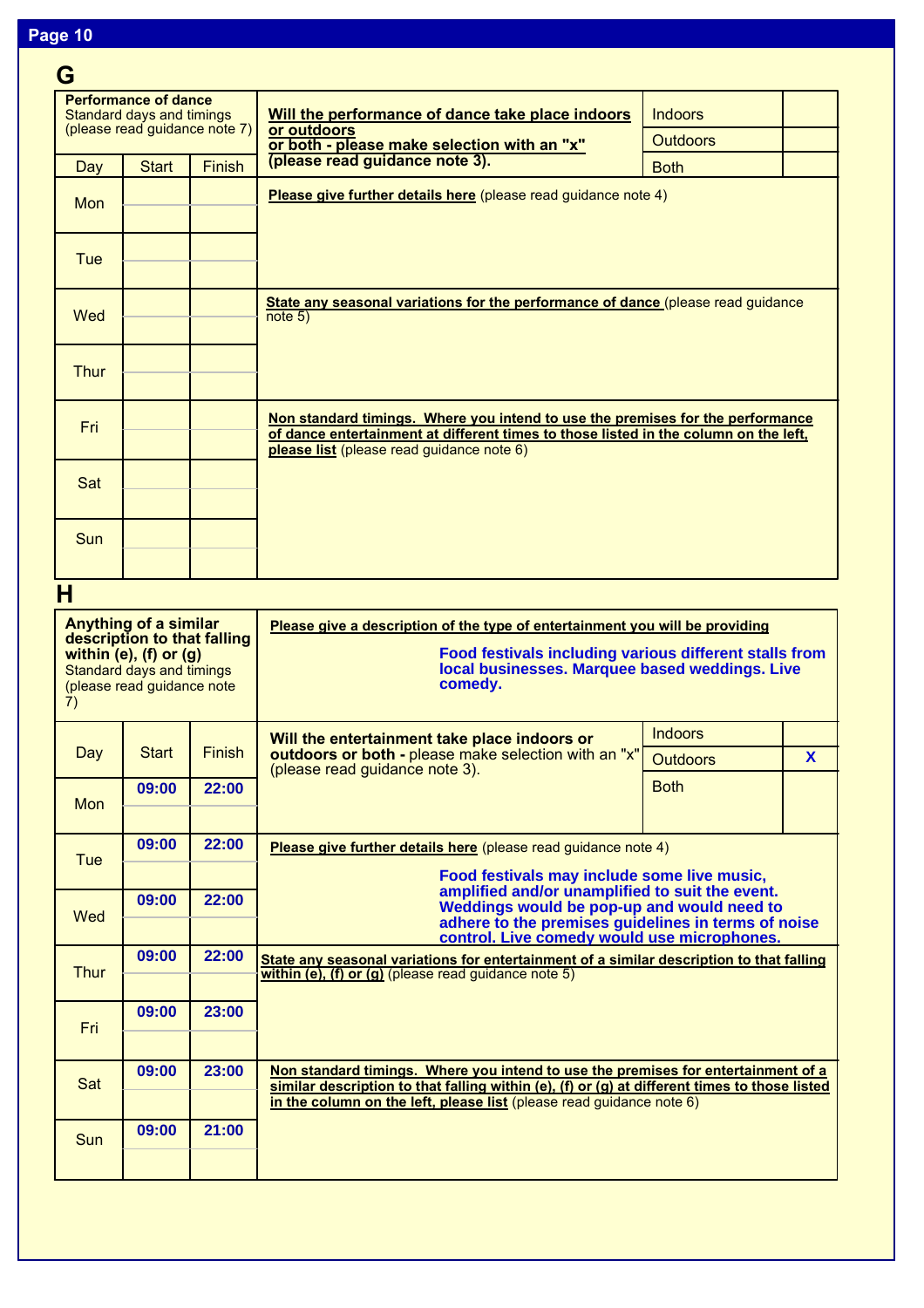## **M**

| <b>Supply of alcohol</b><br>Standard days and timings<br>(please read guidance note 7) |              |               | Will the supply of alcohol be for consumption                                                                                                                                                      | On the premises  | X |  |
|----------------------------------------------------------------------------------------|--------------|---------------|----------------------------------------------------------------------------------------------------------------------------------------------------------------------------------------------------|------------------|---|--|
|                                                                                        |              |               | please make selection with an "x"<br>(please read guidance note 8).                                                                                                                                | Off the premises |   |  |
| Day                                                                                    | <b>Start</b> | <b>Finish</b> |                                                                                                                                                                                                    | <b>Both</b>      |   |  |
| <b>Mon</b>                                                                             | 12:00        | 22:00         |                                                                                                                                                                                                    |                  |   |  |
| <b>Tue</b>                                                                             | 12:00        | 22:00         | State any proposed seasonal variations for the supply of alcohol (please read<br>guidance note 5)<br>Supply of alcohol will only correspond to any event                                           |                  |   |  |
| Wed                                                                                    | 12:00        | 22:00         | being held on the premises, and will be organised<br>and set up by the event company running the event.<br>Alcohol will not be supplied at any other time, if there                                |                  |   |  |
| Thur                                                                                   | 12:00        | 22:00         | is no event being held.                                                                                                                                                                            |                  |   |  |
| Fri                                                                                    | 12:00        | 23:00         | Non standard timings. Where you intend to use the premises for the supply of<br>alcohol at different times to those listed in the column on the left, please list (please<br>read quidance note 6) |                  |   |  |
| Sat                                                                                    | 12:00        | 23:00         |                                                                                                                                                                                                    |                  |   |  |
| <b>Sun</b>                                                                             | 12:00        | 21:00         |                                                                                                                                                                                                    |                  |   |  |

| State the name and details of the individual whom you wish to specify on the licence as<br>premises supervisor. (Please see declaration about the entitlement to work in the checklist at<br>the end of the form): |                                                |
|--------------------------------------------------------------------------------------------------------------------------------------------------------------------------------------------------------------------|------------------------------------------------|
| <b>Title</b>                                                                                                                                                                                                       | Mr                                             |
| <b>Surname</b>                                                                                                                                                                                                     | <b>Bass</b>                                    |
| <b>First Name(s)</b>                                                                                                                                                                                               | <b>Mark</b>                                    |
| Date of Birth                                                                                                                                                                                                      |                                                |
| <b>Address</b>                                                                                                                                                                                                     |                                                |
|                                                                                                                                                                                                                    |                                                |
| <b>Postcode</b>                                                                                                                                                                                                    |                                                |
| <b>Personal Licence number (if known)</b>                                                                                                                                                                          |                                                |
| <b>Issuing licensing authority (if known)</b>                                                                                                                                                                      | <b>Tonbridge &amp; Malling Borough Council</b> |

**Please print the 'Consent of individual to being specified as premises supervisor' form (shown on pages 19 and 20), and have the person specified above sign and confirm the details given.**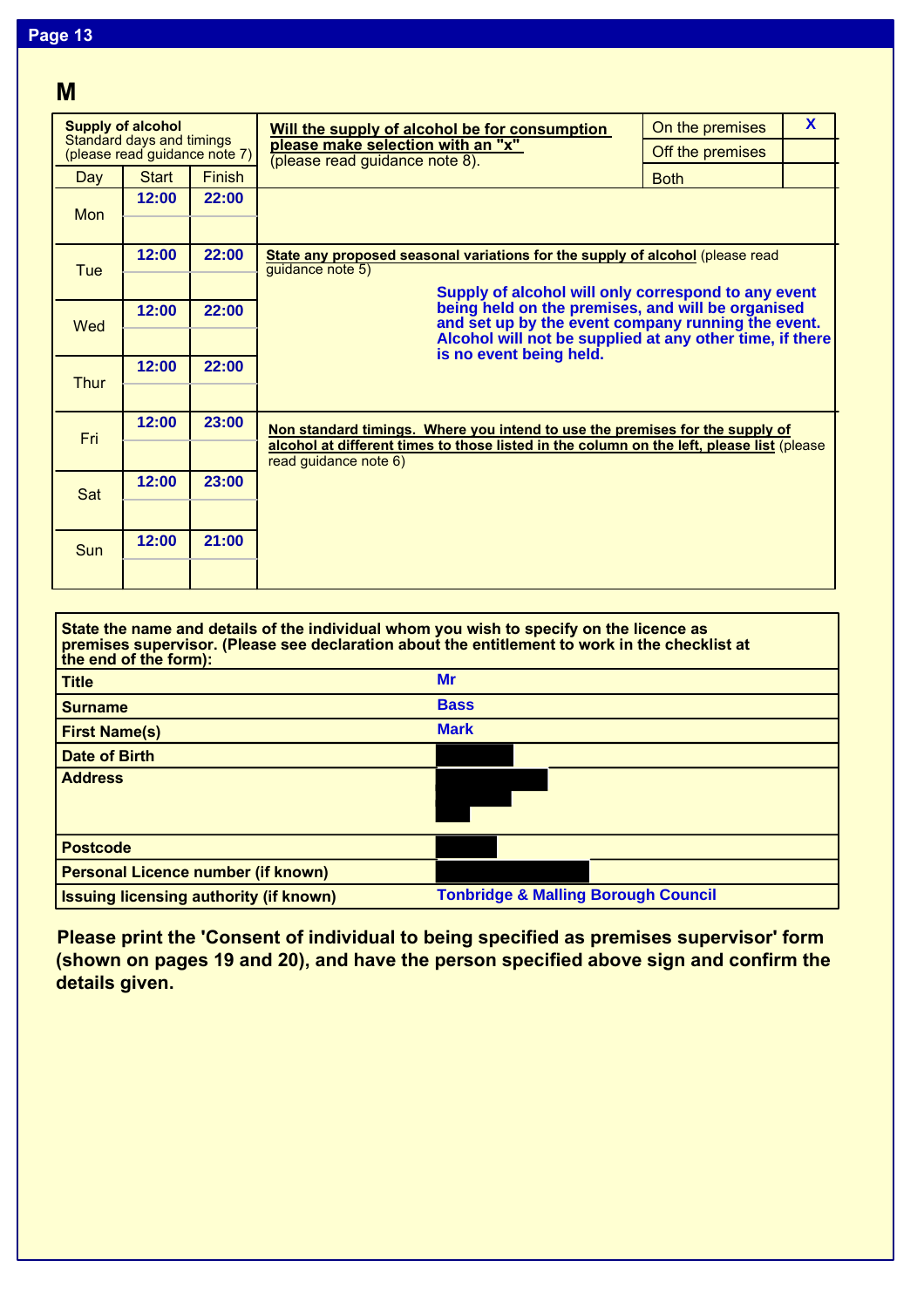| Page 14 |  |  |
|---------|--|--|
|         |  |  |

|           | Please highlight any adult entertainment or services, activities, other entertainment or matters ancillary to the use<br>of the premises that may give rise to concern in respect of children (please read guidance note 9) |
|-----------|-----------------------------------------------------------------------------------------------------------------------------------------------------------------------------------------------------------------------------|
| <b>NA</b> |                                                                                                                                                                                                                             |
|           |                                                                                                                                                                                                                             |
|           |                                                                                                                                                                                                                             |
|           |                                                                                                                                                                                                                             |
|           |                                                                                                                                                                                                                             |

**O**

| <b>Hours premises are open</b><br>to the public<br>Standard days and timings<br>(please read guidance note 7) |              |               | State any seasonal variation (please read guidance note 5)                                                        |
|---------------------------------------------------------------------------------------------------------------|--------------|---------------|-------------------------------------------------------------------------------------------------------------------|
| Day                                                                                                           | <b>Start</b> | <b>Finish</b> |                                                                                                                   |
| Mon                                                                                                           | 08:00        | 23:00         |                                                                                                                   |
| <b>Tue</b>                                                                                                    | 08:00        | 23:00         |                                                                                                                   |
| Wed                                                                                                           | 08:00        | 23:00         |                                                                                                                   |
|                                                                                                               |              |               | Non standard timings. Where you intend to use the premises to be open to the                                      |
| <b>Thur</b>                                                                                                   | 08:00        | 23:00         | public at different times to those listed in the column on the left, please list (please<br>read guidance note 6) |
| Fri                                                                                                           | 08:00        | 23:00         |                                                                                                                   |
| Sat                                                                                                           | 08:00        | 23:00         |                                                                                                                   |
| Sun                                                                                                           | 08:00        | 22:00         |                                                                                                                   |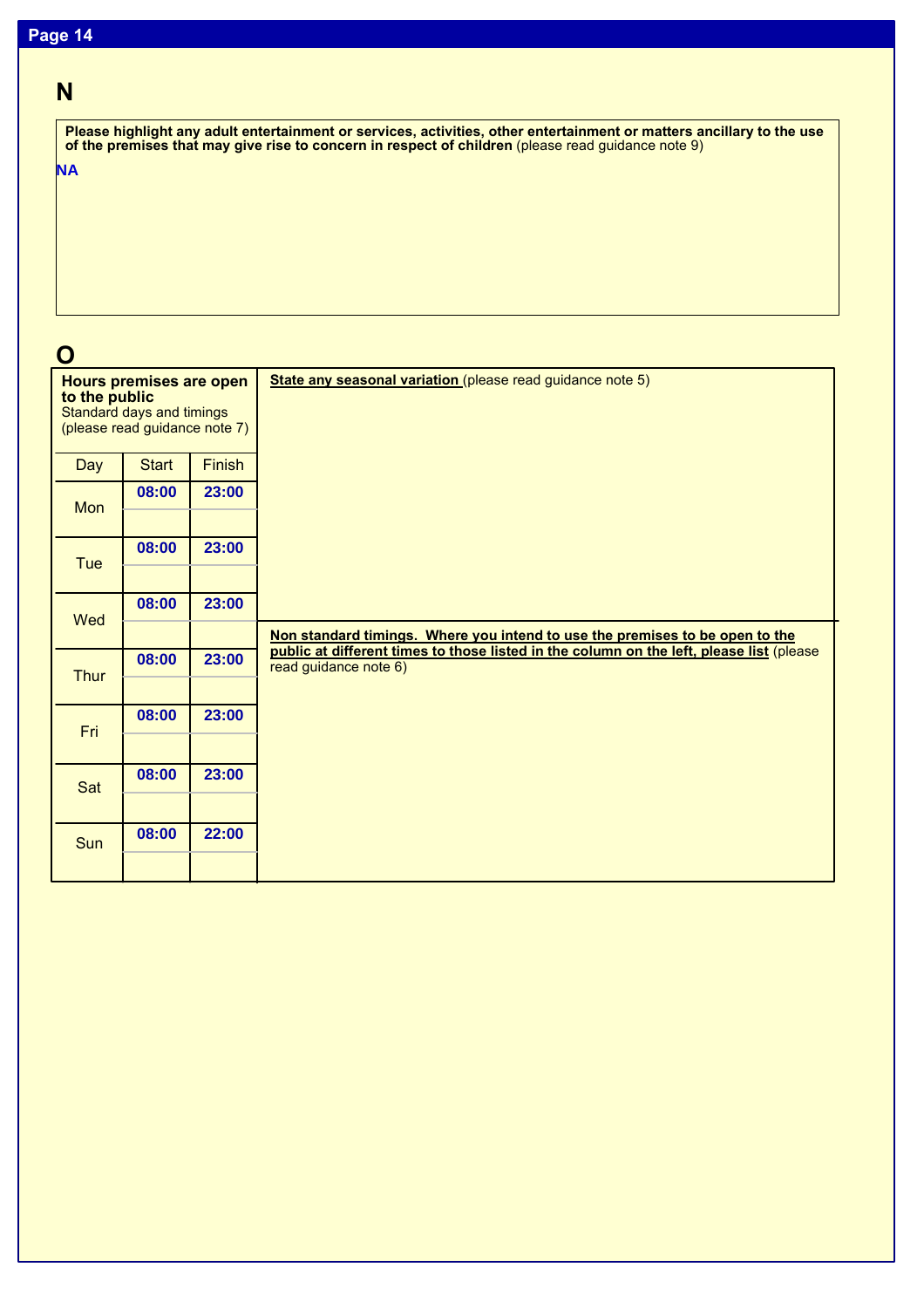**P** Describe the steps you intend to take to promote the four licensing objectives:

**a) General - all four licensing objectives (b,c,d,e)** (please read guidance note 10)

**Every event will be organised by experienced event companies. We are providing a space where the events can be held. As the site owners, our responsibilities to the licensing objectives are important to us and are something we always take into consideration when discussing any event possibility. security too, and most events we'd like to host on our site are geared to be family friendly. We have also safely fenced our field from the public footpath that runs along the woodland border, to ensure the public have uninterrupted access to the fields beyond, without being caused inconvenience.**

#### **b) The prevention of crime and disorder**

**Every event company making use of our premises will be required to have a team member present for responsible management of the premises and the event. At events where alcohol is present, licensed security staff (amount of staff dependent on size of the event) will be employed to ensure drunkenness and drunk behaviour is prevented and/or dealt with in the least disruptive way possible. It is a premises requirement that there are no glass items of any kind, disposable containers only. Waste disposal areas will be provided by the event companies, and under contract they must ensure the premises is left as clean and tidy as when they arrived. Where events are continuing into dark hours, lighting will be provided to ensure safety of event attendees and to discourage disruptive behaviour.**

#### **c) Public safety**

**Although a spacious premises, as license holders we eventually plan to live on site, so keeping event capacity to sensible levels is desired. We don't want thousands of event attendees and will always work with any event company to ensure numbers are kept reasonable. This will mitigate any risks posed by events with thousands of attendees, which would be inappropriate for the premises. Events will take place outdoors only, in areas fenced from the public to ensure their safety and to cause as little inconvenience to them as possible. Site/parking attendants will be provided by the events company and will be responsible for the safe arrival and exit of all attendees in an orderly manner.**

#### **d) The prevention of public nuisance**

**A majority of the events held on site will be catered to be family-friendly and we are conscious of the surrounding area. Noise which might affect neighbours and other members of the public will be kept in accordance with an events contract between ourselves and the company running an event. Event closing times must be strictly adhered to by the event company. Some larger events might put on their own transport for attendees to limit dependence on public transport to the area, and to limit any event attendees leaving the event in a disorderly manner.**

#### **e) The protection of children from harm**

**At events which have been marked clearly as unsuitable for children, no child or underage person will be allowed access to the event. Any other event run will be family-friendly, where adults must accompany young children during the event, and the event will end at an appropriate time. Trained event company staff will ask for ID from persons who look under 21 before being sold alcohol. Any movies shown as part of the outdoor cinema events will clearly state the rating on any marketing and children will not be permitted entry to the event unless suitable ID can be provided. Any live comedy shows which are deemed unsuitable for children will be shown on the marketing and under 18s will not be allowed entry.**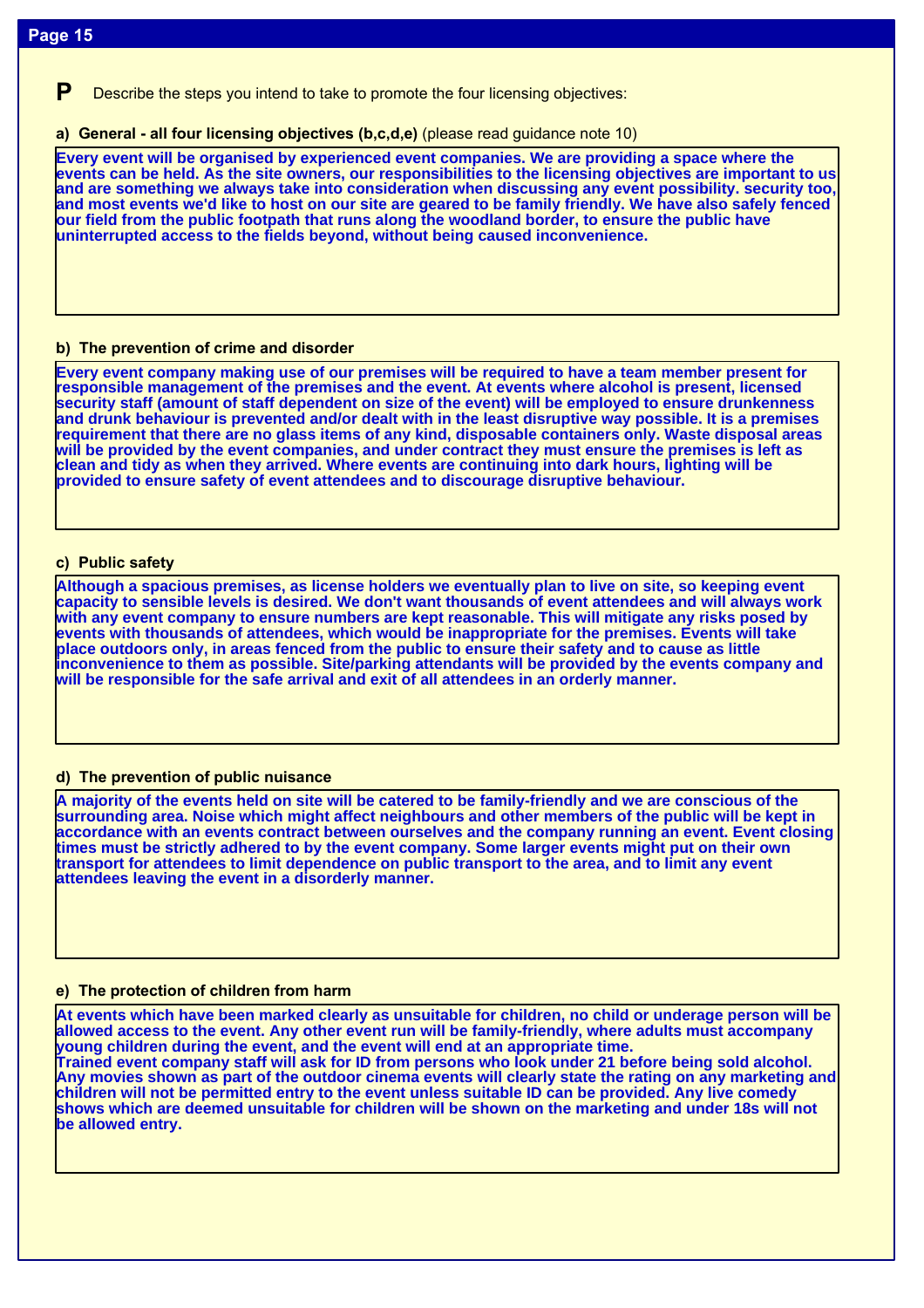| סו שנ                                                                                                                                                                                            |                                                                     |                                                                                                                                                                                                                                                                                                                                                                                                                                                                                                                                                                                                      |      |            |                    |                       |
|--------------------------------------------------------------------------------------------------------------------------------------------------------------------------------------------------|---------------------------------------------------------------------|------------------------------------------------------------------------------------------------------------------------------------------------------------------------------------------------------------------------------------------------------------------------------------------------------------------------------------------------------------------------------------------------------------------------------------------------------------------------------------------------------------------------------------------------------------------------------------------------------|------|------------|--------------------|-----------------------|
|                                                                                                                                                                                                  |                                                                     |                                                                                                                                                                                                                                                                                                                                                                                                                                                                                                                                                                                                      |      |            | <b>Please make</b> |                       |
|                                                                                                                                                                                                  |                                                                     |                                                                                                                                                                                                                                                                                                                                                                                                                                                                                                                                                                                                      |      |            |                    | selection with an "x" |
|                                                                                                                                                                                                  | I have enclosed the plan of the premises                            |                                                                                                                                                                                                                                                                                                                                                                                                                                                                                                                                                                                                      |      |            |                    | $\mathbf{X}$          |
|                                                                                                                                                                                                  | supervisor, if applicable                                           | I have enclosed the consent form completed by the individual I wish to be premises                                                                                                                                                                                                                                                                                                                                                                                                                                                                                                                   |      |            |                    | $ \mathbf{x} $        |
|                                                                                                                                                                                                  | I understand that I must now advertise my application               |                                                                                                                                                                                                                                                                                                                                                                                                                                                                                                                                                                                                      |      |            |                    | $\mathbf{x}$          |
| rejected                                                                                                                                                                                         |                                                                     | I understand that if I do not comply with the above requirements my application will be                                                                                                                                                                                                                                                                                                                                                                                                                                                                                                              |      |            |                    | $\mathbf{X}$          |
| $15$ ).                                                                                                                                                                                          |                                                                     | [Applicable to all individual applicants, including those in a partnership which is not a limited<br>liability partnership, but not companies or limited liability partnerships.] I have included<br>documents demonstrating my entitlement to work in the United Kingdom (please read note                                                                                                                                                                                                                                                                                                          |      |            |                    | $ \mathbf{X} $        |
|                                                                                                                                                                                                  |                                                                     | IT IS AN OFFENCE, UNDER SECTION 158 OF THE LICENSING ACT 2003, TO MAKE A FALSE STATEMENT IN OR IN CONNECTION WITH THIS<br><u>APPLICATION. THOSE WHO MAKE A FALSE STATEMENT MAY BE LIABLE ON SUMMARY CONVICTION TO A FINE OF ANY AMOUNT.</u>                                                                                                                                                                                                                                                                                                                                                          |      |            |                    |                       |
|                                                                                                                                                                                                  | <b>EMPLOYEE IS DISQUALIFIED.</b>                                    | IT IS AN OFFENCE UNDER SECTION 24B OF THE IMMIGRATION ACT 1971 FOR A PERSON TO WORK WHEN THEY KNOW, OR HAVE<br>REASONABLE CAUSE TO BELIEVE THAT THEY ARE DISQUALIFIED FROM DOING SO BY REASON OF THEIR IMMIGRATION STATUS. THOSE<br><u>WHO EMPLOY AN ADULT WITHOUT LEAVE OR WHO IS SUBJECT TO CONDITIONS AS TO EMPLOYMENT WILL BE LIABLE TO A CIVIL</u><br>PENALTY UNDER SECTION 15 OF THE IMMIGRATION, ASYLUM AND NATIONALITY ACT 2006 AND PURSUANT TO SECTION 21 OF THE SAME<br>ACT, WILL BE COMMITING AN OFFENCE WHERE THEY DO SO IN THE KNOWLEDGE, OR WITH REASONABLE CAUSE TO BELIEVE, THAT THE |      |            |                    |                       |
|                                                                                                                                                                                                  | <b>Part 5 - Declaration</b> (please read guidance note 11)          |                                                                                                                                                                                                                                                                                                                                                                                                                                                                                                                                                                                                      |      |            |                    |                       |
|                                                                                                                                                                                                  |                                                                     | Confirmation of applicant or applicant's solicitor or other duly authorised agent. (See guidance<br>note 12) If confirming on behalf of the applicant please state in what capacity.                                                                                                                                                                                                                                                                                                                                                                                                                 |      |            |                    |                       |
|                                                                                                                                                                                                  | entitled to live and work in the UK (please read guidance note 15). | . [Applicable to all individual applicants only, including those in a partnership which is not a limited liability partnership] I understand I<br>am not entitled to be issued with a licence if I do not have the entitlement to live and work in the UK (or if I am subject to a condition<br>preventing me from doing work relating to the carrying on of a licensable activity) and that my licence will become invalid if I cease to be                                                                                                                                                         |      |            |                    |                       |
| $(15)$ .                                                                                                                                                                                         |                                                                     | . The DPS named in this application form is entitled to work in the UK, (and is not subject to conditions preventing him or her from doing<br>work relating to a licensable activity) and I have seen a copy of his or her proof of entitlement to work, if appropriate (please see note                                                                                                                                                                                                                                                                                                             |      |            |                    |                       |
| <b>Confirmation</b>                                                                                                                                                                              | X                                                                   |                                                                                                                                                                                                                                                                                                                                                                                                                                                                                                                                                                                                      |      |            |                    |                       |
| <b>Name</b>                                                                                                                                                                                      | <b>Scott Michael King</b>                                           |                                                                                                                                                                                                                                                                                                                                                                                                                                                                                                                                                                                                      | Date | 11/02/2022 |                    |                       |
| Capacity                                                                                                                                                                                         | <b>Applicant</b>                                                    |                                                                                                                                                                                                                                                                                                                                                                                                                                                                                                                                                                                                      |      |            |                    |                       |
|                                                                                                                                                                                                  |                                                                     |                                                                                                                                                                                                                                                                                                                                                                                                                                                                                                                                                                                                      |      |            |                    |                       |
| Please print the 'Consent of individual to being specified as premises supervisor form<br>(shown on pages 19 and 20), and have the person specified above sign and confirm the<br>details given. |                                                                     |                                                                                                                                                                                                                                                                                                                                                                                                                                                                                                                                                                                                      |      |            |                    |                       |
| capacity.                                                                                                                                                                                        |                                                                     | For joint applications confirmation of 2nd applicant or 2nd applicant's solicitor or other authorised<br>agent. (please read guidance note 13) If confirming on behalf of the applicant please state in what                                                                                                                                                                                                                                                                                                                                                                                         |      |            |                    |                       |
| <b>Confirmation</b>                                                                                                                                                                              | X                                                                   |                                                                                                                                                                                                                                                                                                                                                                                                                                                                                                                                                                                                      |      |            |                    |                       |
| <b>Name</b>                                                                                                                                                                                      | <b>Laura Anne King</b>                                              |                                                                                                                                                                                                                                                                                                                                                                                                                                                                                                                                                                                                      | Date | 11/02/2022 |                    |                       |
| Capacity                                                                                                                                                                                         | <b>Applicant 2</b>                                                  |                                                                                                                                                                                                                                                                                                                                                                                                                                                                                                                                                                                                      |      |            |                    |                       |
|                                                                                                                                                                                                  | with this application (please read guidance note 14)                | Contact name (where not previously given) and postal address for correspondence associated                                                                                                                                                                                                                                                                                                                                                                                                                                                                                                           |      |            |                    |                       |
| <b>Name</b>                                                                                                                                                                                      |                                                                     | <b>Scott King</b>                                                                                                                                                                                                                                                                                                                                                                                                                                                                                                                                                                                    |      |            |                    |                       |
| <b>Address</b>                                                                                                                                                                                   |                                                                     |                                                                                                                                                                                                                                                                                                                                                                                                                                                                                                                                                                                                      |      |            |                    |                       |
|                                                                                                                                                                                                  |                                                                     |                                                                                                                                                                                                                                                                                                                                                                                                                                                                                                                                                                                                      |      |            |                    |                       |

|  | Post Town |
|--|-----------|
|  |           |

Postcode

Telephone number (if any)

 If you would prefer us to correspond with you by e-mail your e-mail address (optional)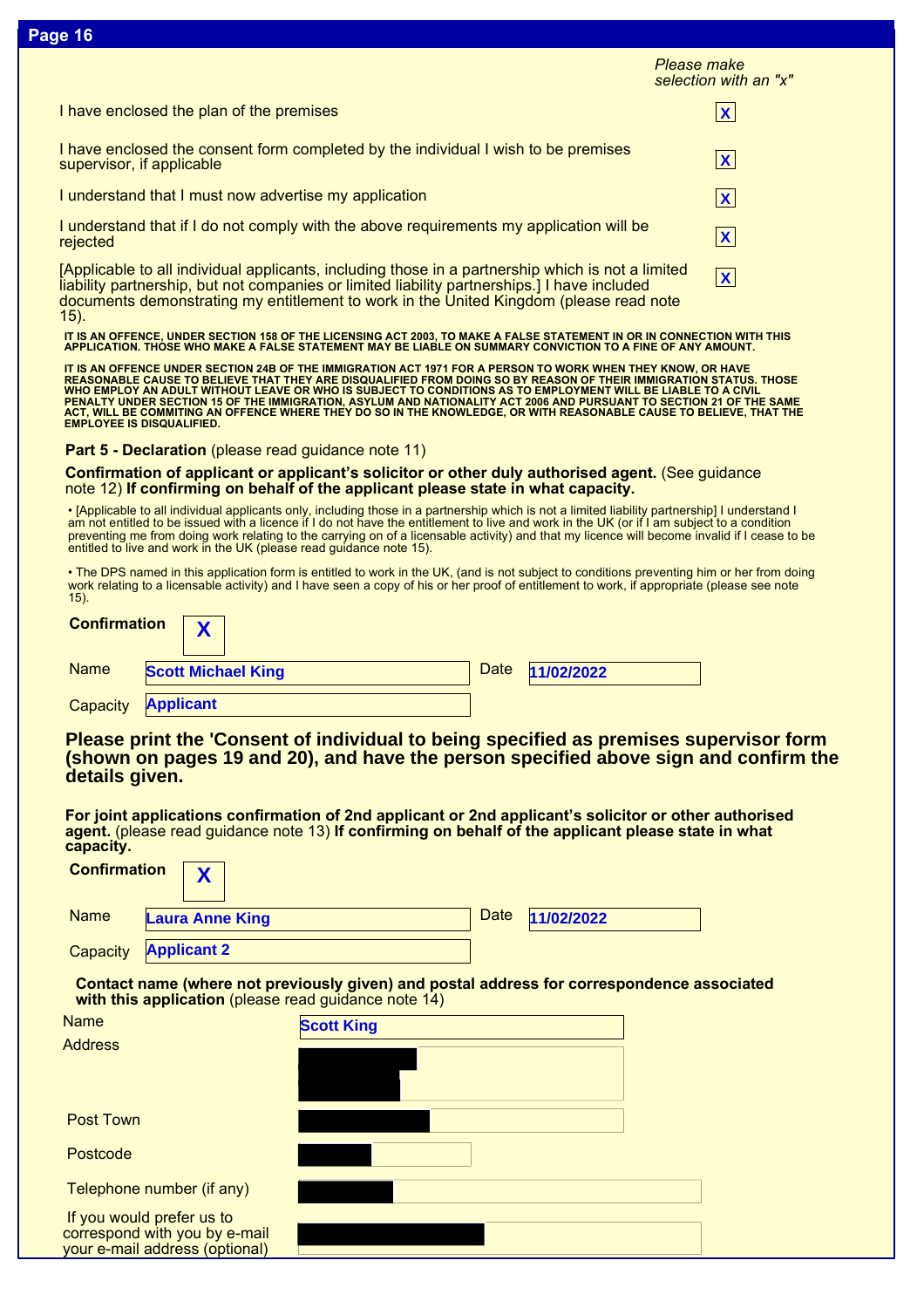**Use this page if there is any other information that you think we should know about. Information entered on this page will be sent to us, along with the data on the rest of the form when you use the "Submit" option.**

**'Consent of individual as designated premises supervisor' form is being completed by Mark Bass and a hard copy will be sent in the post to the specified address ASAP.**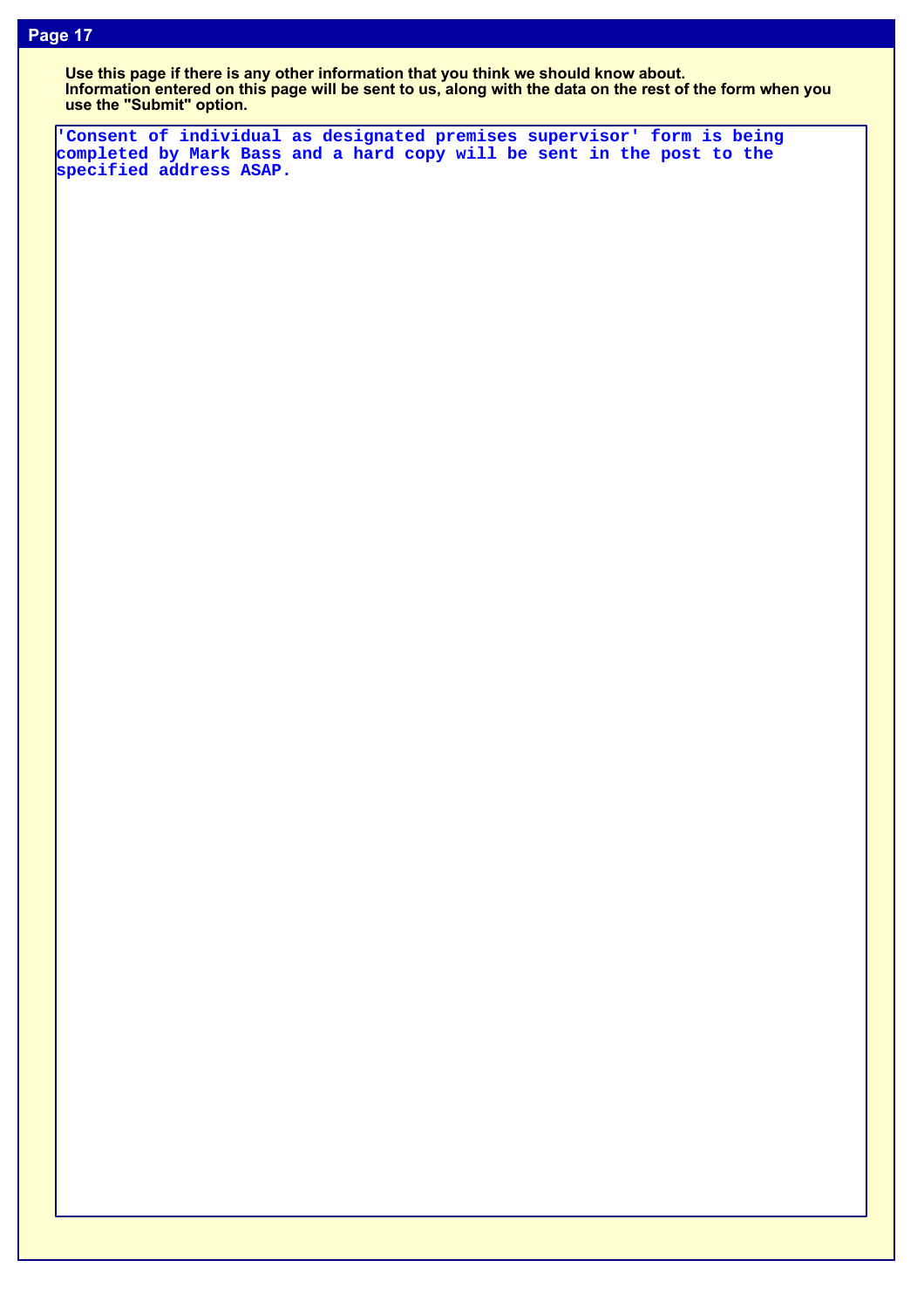**Notes for Guidance are available online**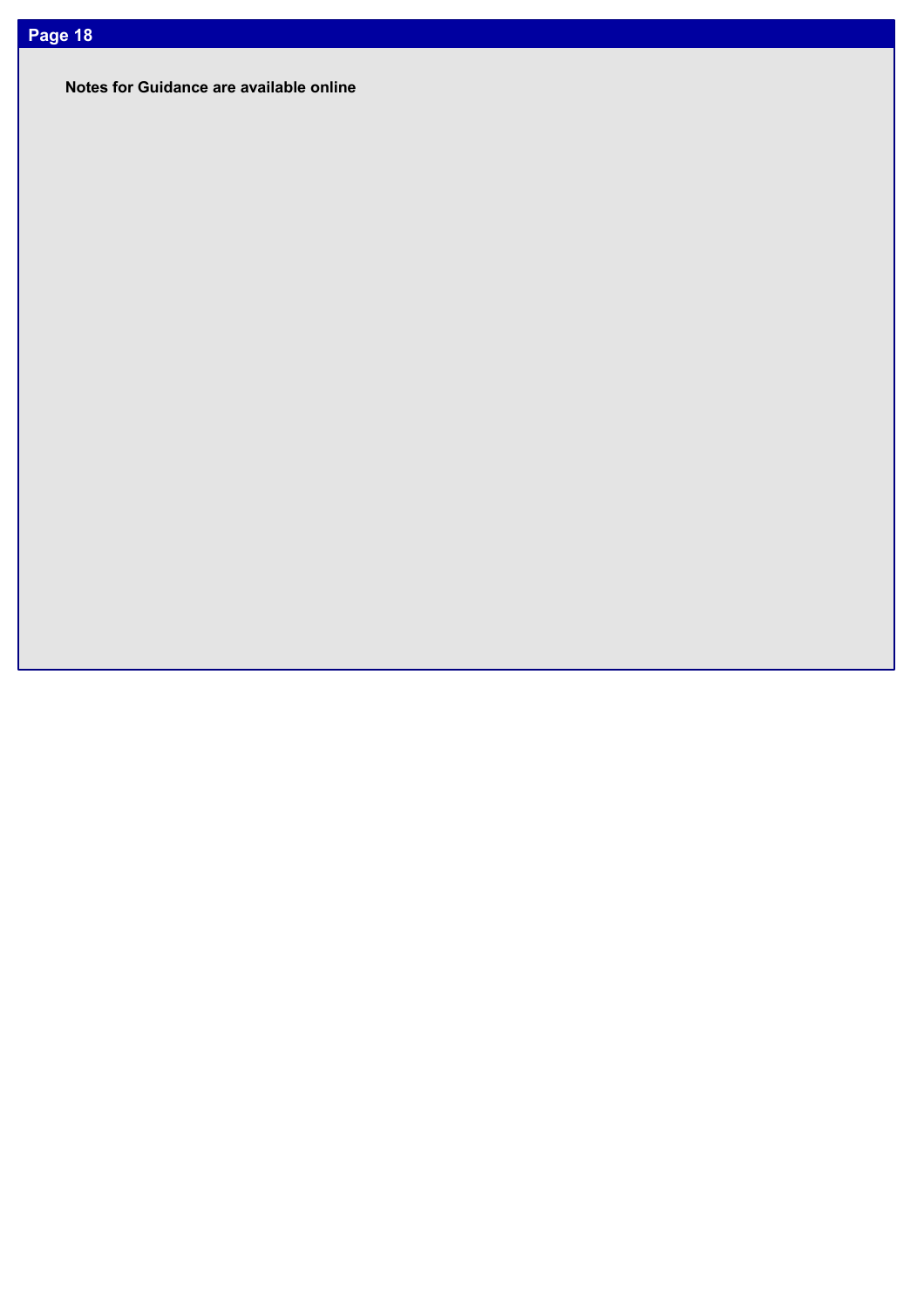## **Consent of individual to being specified as premises supervisor**

Please print this form and ask the person being specified as premises supervisor to fill in the below.

Certain details have been pre-populated from data given on this online form. Please amend any incorrect information or add details where necessary.

Please return this completed form to:

*Licensing Partnership P.O. Box 182 Sevenoaks Kent TN13 1GP*

#### **I, Mr Mark Bass**

[Full name of prospective premises supervisor]



[Home address of prospective premises supervisor]

**hereby confirm that I give my consent to be specified as the designated premises supervisor in relation to the application for**

### **A premises licence**

[Type of application]

## **by We**

[name of applicant]

**relating to a premises licence**

[Number of existing licence, if any]

**for Little Elses Morleys Road Sevenoaks Weald**

[Name and address of the premises to which the application relates]

## **and any premises licence to be granted or varied in respect of this application made by**

**We**

[Name of applicant]

### **concerning the supply of alcohol at**

**Little Elses Morleys Road Sevenoaks Weald**

[Name and address of the premises to which the application relates]

continued on following page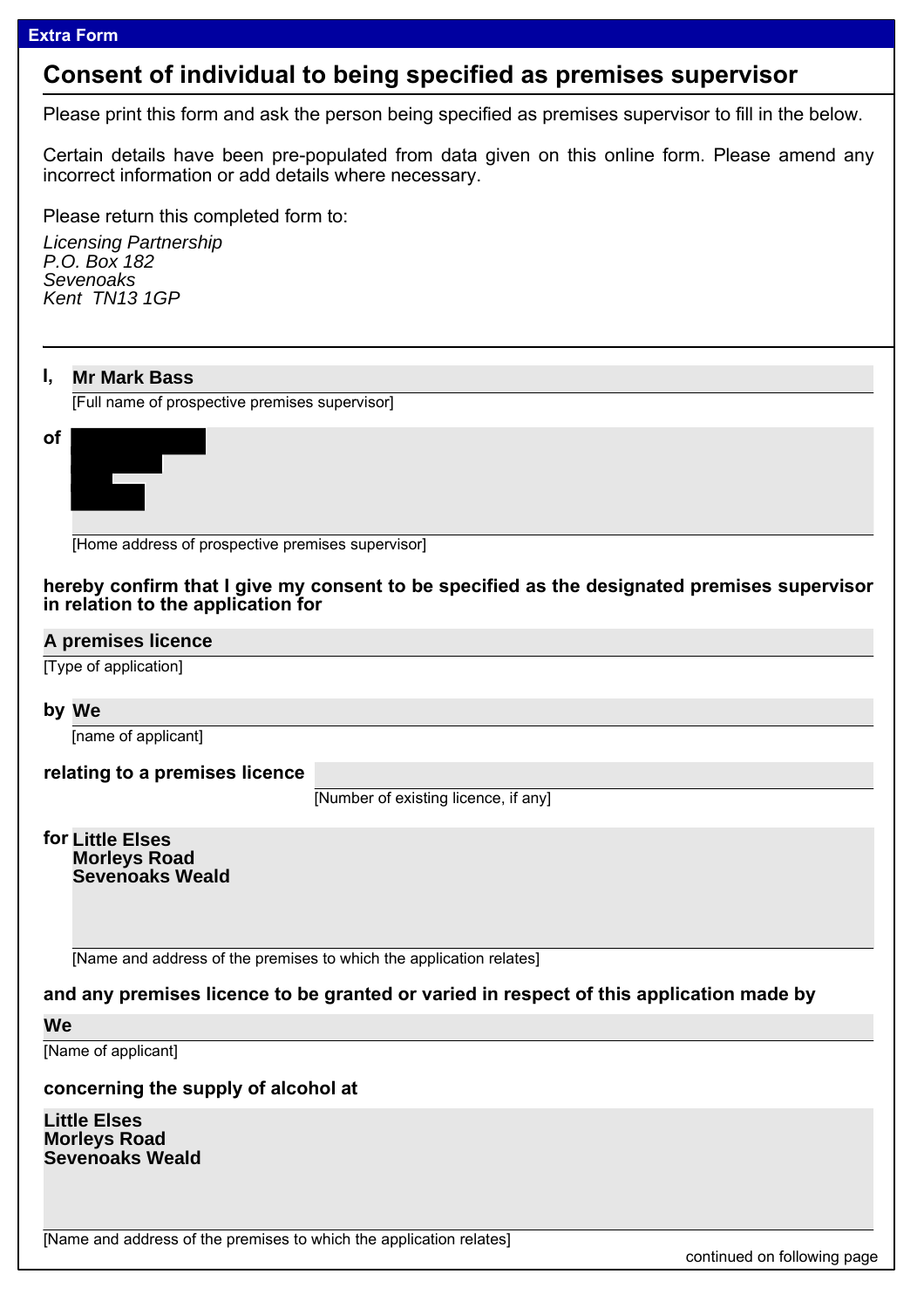# **Consent of individual to being specified as premises supervisor** (cont.)

**I also confirm that I am entitled to work in the United Kingdom and am applying for, intend to apply for or currently hold a personal licence, details of which I set out below.**

| Personal licence number                  |                                                                                       |
|------------------------------------------|---------------------------------------------------------------------------------------|
|                                          |                                                                                       |
| [insert personal licence number, if any] |                                                                                       |
| Personal licence issuing authority       |                                                                                       |
|                                          | <b>Tonbridge &amp; Malling Borough Council</b>                                        |
|                                          | [Name and address and telephone number of personal licence issuing authority, if any] |
| <b>Signed</b>                            |                                                                                       |
| Name (please print)                      |                                                                                       |
| <b>Date</b>                              |                                                                                       |
|                                          |                                                                                       |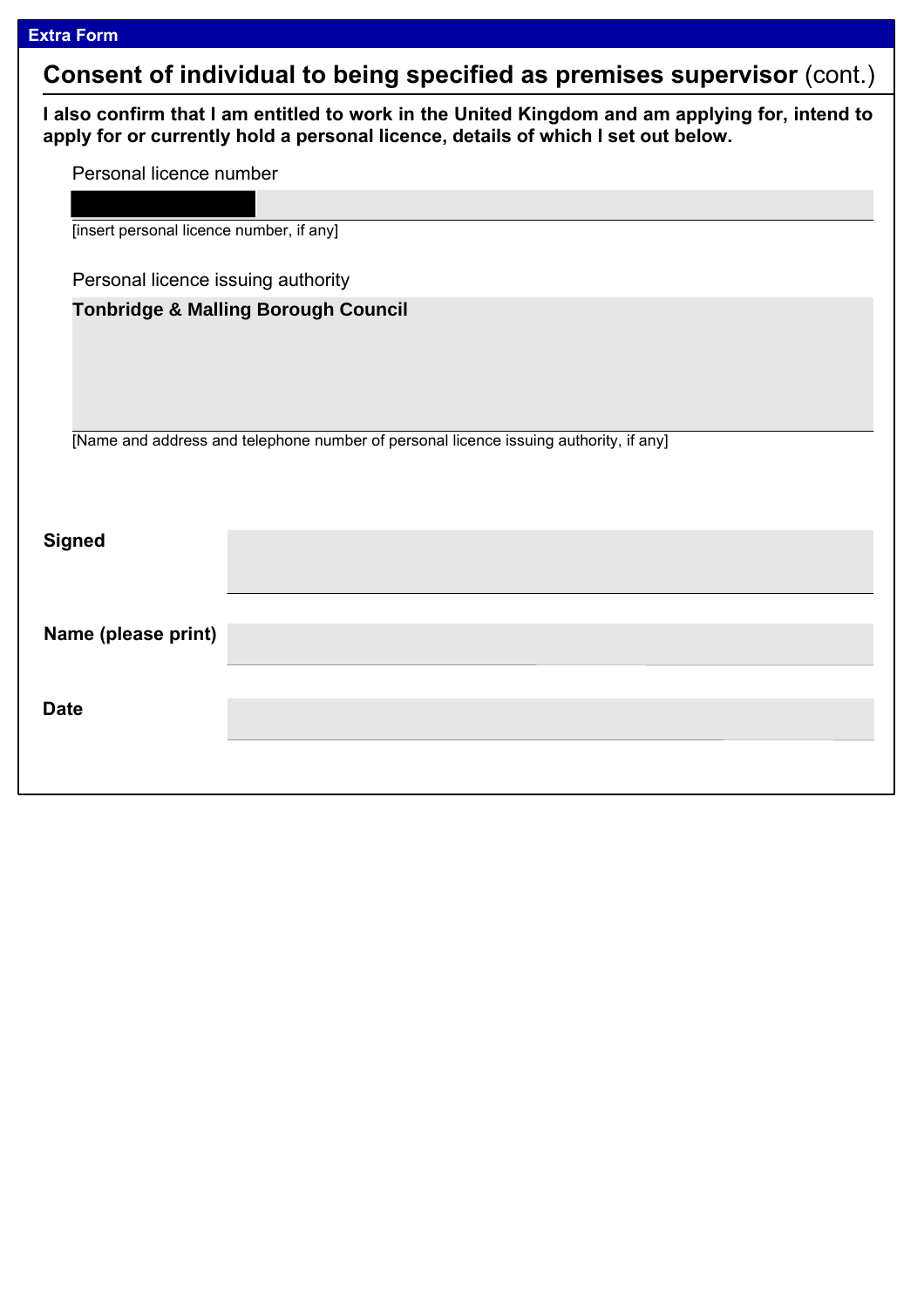## **Form end**

**You have now reached the end of the form. If you have entered all the necessary information, and read all the guidance notes, please now submit the form.**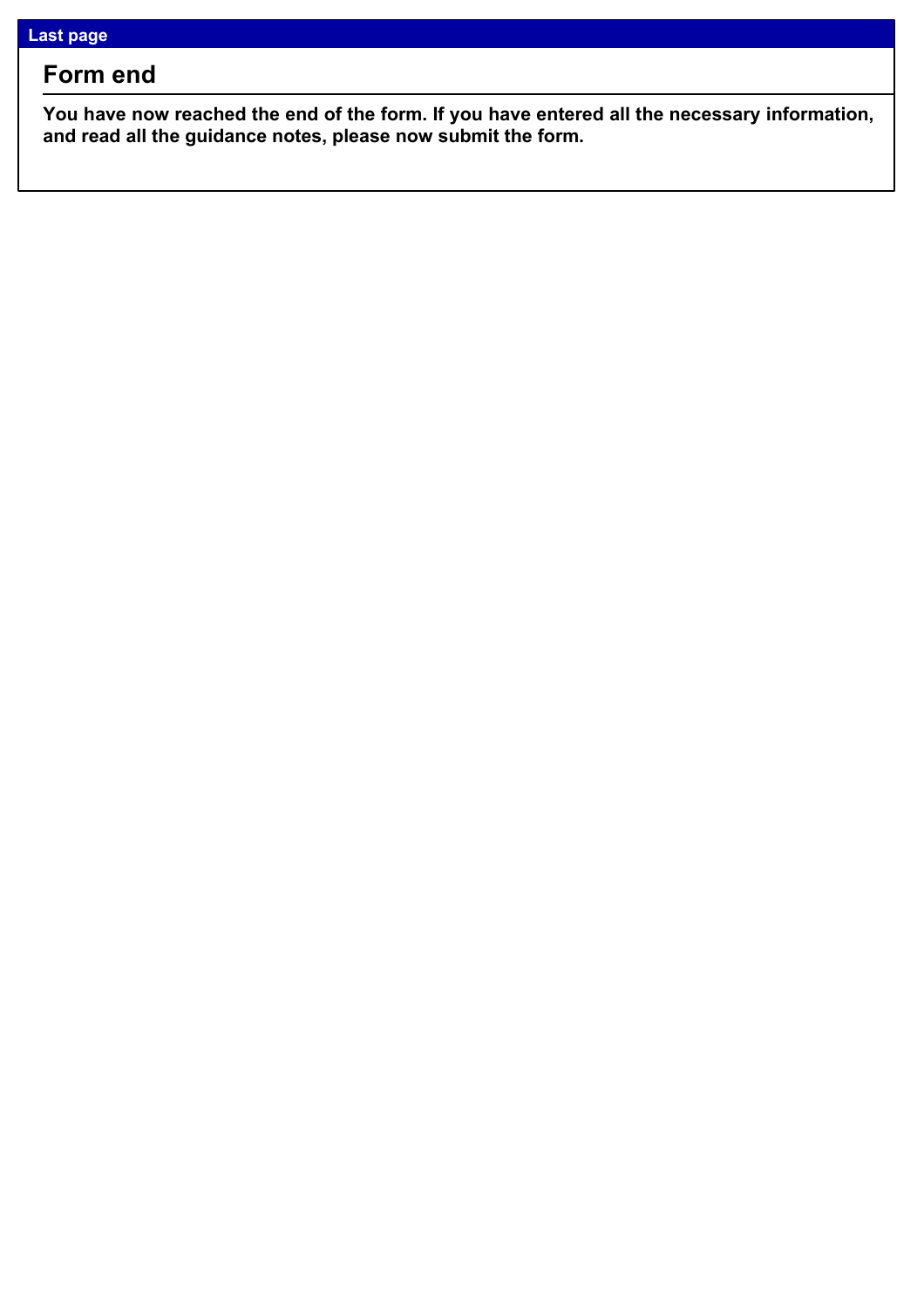## *Custom Process Configuration*

| <b>XML Specific</b>                             |              | <b>Customer Message</b> |
|-------------------------------------------------|--------------|-------------------------|
| <b>Application Type</b>                         | <b>LAPRE</b> |                         |
| Licence Case Type                               | <b>NEW</b>   |                         |
| Licence Status                                  | 1_REC        |                         |
| <b>XML</b> Template                             |              |                         |
| <b>CAPS Reference</b>                           |              |                         |
| <b>Payments request</b>                         |              |                         |
| CallingAppID                                    | <b>VIFO</b>  |                         |
| CallingAppRef                                   | ZZLO00       |                         |
| PaymentSourceCode                               | 01           |                         |
| <b>Response response</b>                        |              | <b>Service Message</b>  |
| PaymentAuthorisationCode                        |              |                         |
| IncomeManagementReceiptNumber <sub>723711</sub> |              |                         |
| OriginatorsReference                            |              |                         |
| CardScheme                                      |              |                         |

**CardType** PaymentAmount

| ResponseDescription |  |
|---------------------|--|
|---------------------|--|

Number of payment lines

1

## **Payment 1**

| <b>Receipt Number</b>         |                              | <b>Receipt Number</b>         |
|-------------------------------|------------------------------|-------------------------------|
| <b>DueDate</b>                |                              | DueDate                       |
| PaymentType                   | <b>WEB</b>                   | PaymentType                   |
| Pay Description               |                              | Pay Description               |
| <b>XML Description</b>        | Premises Licence Application | XMLDescription                |
| PaymentDue                    | VAT<br>100                   | PaymentDue                    |
| Paid                          | 100                          | Paid                          |
| Payment Date                  |                              | Payment Date                  |
| Fund                          | 05                           | Fund                          |
| Reference<br><b>Payment 3</b> | CDEF04L087Y                  | Reference<br><b>Payment 4</b> |
| Receipt Number                |                              | Receipt Number                |
| <b>DueDate</b>                |                              | <b>DueDate</b>                |
| PaymentType                   |                              | PaymentType                   |
| Pay Description               |                              | Pay Description               |
| <b>XML Description</b>        |                              | <b>XML Description</b>        |
| PaymentDue                    | VAT                          | PaymentDue                    |
| Paid                          |                              | Paid                          |
| Payment Date                  |                              | Payment Date                  |
| Fund                          |                              | Fund                          |
| Reference<br><b>Payment 5</b> |                              | Reference                     |
| Receipt Number                |                              |                               |
| <b>DueDate</b>                |                              |                               |
| PaymentType                   |                              |                               |
| Pay Description               |                              |                               |
| <b>XML Description</b>        |                              |                               |
| PaymentDue                    | VAT                          |                               |
| Paid                          |                              |                               |
| Payment Date                  |                              |                               |
| Fund                          |                              |                               |
| Reference                     |                              |                               |

# **Payment 2**

|     | Receipt Number         |            |
|-----|------------------------|------------|
|     | <b>DueDate</b>         |            |
|     | PaymentType            |            |
|     | Pay Description        |            |
|     | XMLDescription         |            |
| VAT | PaymentDue             | <b>VAT</b> |
|     | Paid                   |            |
|     | Payment Date           |            |
|     | Fund                   |            |
|     | Reference              |            |
|     | <b>Payment 4</b>       |            |
|     | Receipt Number         |            |
|     | <b>DueDate</b>         |            |
|     | PaymentType            |            |
|     | Pay Description        |            |
|     | <b>XML Description</b> |            |
| VAT | PaymentDue             | VAT        |
|     | Paid                   |            |
|     | Payment Date           |            |
|     | Fund                   |            |
|     | Reference              |            |
|     |                        |            |